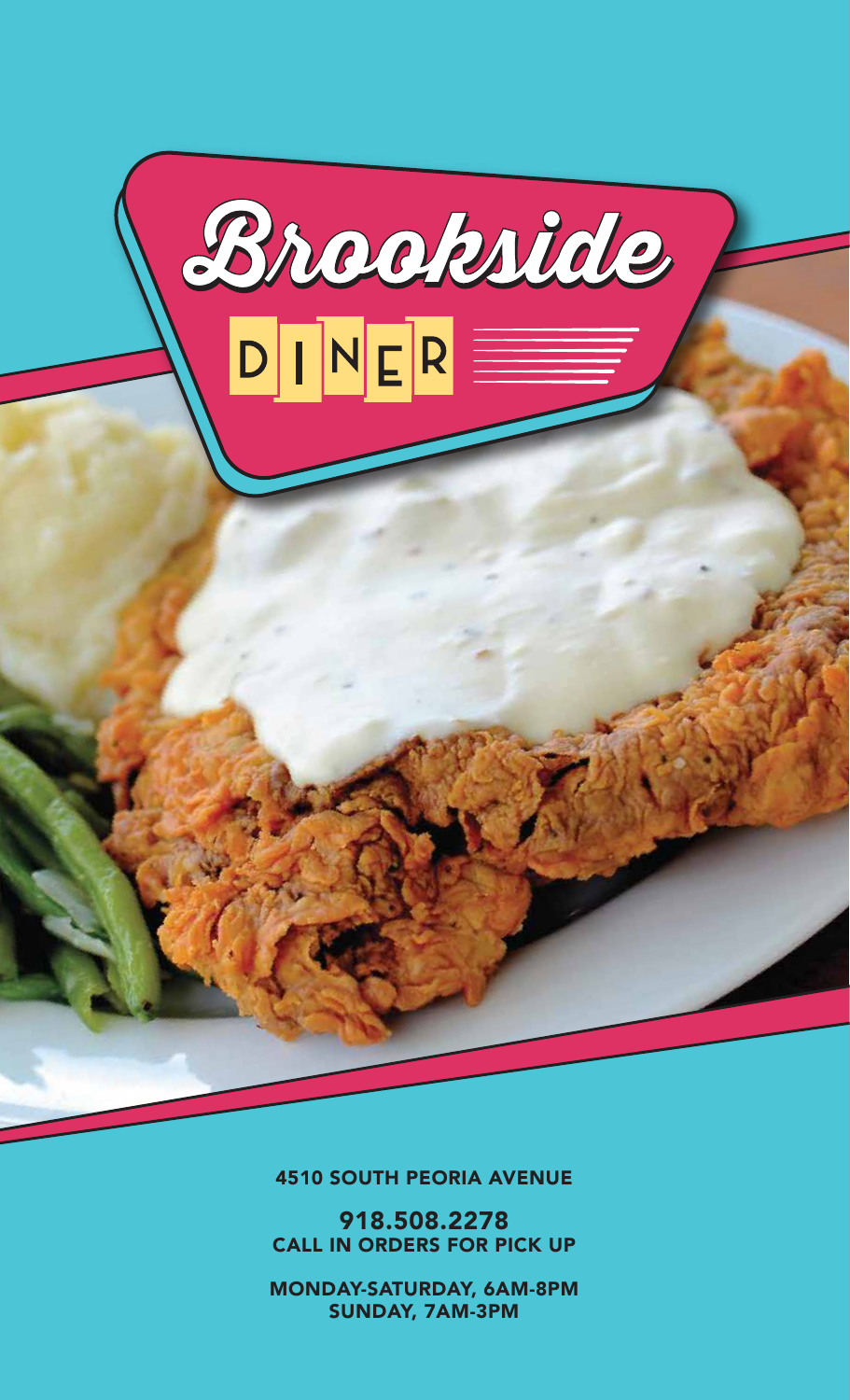# Delicious Appetizers

ONION RINGS 6.99 FRENCH FRIES WITH CHILI AND CHEESE 6.99 Fried Mushrooms 6.99 STUFFED JALAPENOS 6.99 Chicken Tenders 7.99 MOZZARELLA CHEESE STICKS 6.99 SWEET POTATO FRIES 6.99 Fried Pickles 6.99 FRIED OKRA 6.99 tater tots with chili and cheese 6.99



## Fresh Salads

DRESSINGS: Honey Mustard, Ranch, Thousand Island, French, Italian, Creamy Italian, Blue Cheese, Sesame Seed Ginger or Raspberry Vinaigrette

## \*Hawaiian Chicken Salad

Our fresh salad with tomatoes, red onions, marinated chicken breast with a slice of pineapple and cheddar cheese. 8.99

## \*Brookside Signature Chicken Salad

Our fresh green salad with cheddar cheese, tomato, onion and marinated grilled or breaded chicken breast. 8.99 • Add boiled egg .99

## \*Chef Salad

Our fresh green salad with cheddar cheese, tomato, red onion, hard boiled eggs and sliced premium ham and turkey. 8.99

## \*Chicken Avocado Salad

Our fresh green salad with cheddar cheese, tomato, bell pepper, red onion, fresh avocado, and grilled or breaded chicken breast. 9.99

## \*Chicken CAESAR Salad

Your choice of grilled or fried chicken with chopped romaine lettuce, croutons and shaved parmesan cheese. 8.99

## \*HOUSE SALAD

Fresh tossed green salad with tomatoes, red onion, cheddar cheese, and a hard boiled egg. 7.99

## TACO SALAD

Served in a fried tortilla bowl with ground beef, cheese, lettuce, tomato & served with sour cream. Salsa available upon request. 8.99

ADD SOUP OF THE DAY 4.99

SOUP & BAKED POTATO 6.99

SOUP & SALAD 6.99

BAKED POTATO & SALAD 6.99



## SHNDWICH BC

Served with your choice of French fries or fresh fruit. Sub homemade onion rings or sweet potato waffle fries for .99

## \*Philly Cheesesteak

Your choice of steak or chicken with grilled onions, mushrooms, green peppers and topped with Swiss cheese on a hoagie bun. 8.99

## \*Ultimate Open Face Roast Beef

Texas toast topped with our slow cooked tender roast beef and smothered in brown gravy. 9.99

## \*Classic Reuben

Hot, thin sliced corned beef grilled with sauerkraut and topped with Swiss cheese on rye bread. 8.99

## \*Turkey & Swiss On Rye

Lean sliced turkey with Swiss cheese on grilled rye bread. 7.99

#### \*Ham & Swiss On Rye

Lean sliced ham with Swiss cheese on grilled rye bread. 7.99

## \*Grilled Avocado Chicken Sandwich

Grilled chicken breast with avocado, tomato, mushroom, onion and Swiss cheese on a hamburger bun. 10.99

## \*Brookside Country Plate

1/2 pound burger over Texas toast with fries smothered in country brown gravy. 9.99

## \*B.L.T. Supreme

Toasted wheat bread with smokey bacon, lettuce and tomatoes. 7.99

#### \*Triple Decker Club

Sliced turkey breast, ham and bacon with Swiss and American cheese. 8.99

## \*Grilled Chicken Sandwich

Grilled chicken breast served with lettuce and tomato. 8.99

#### \*Chicken Fried Steak Sandwich With lettuce and tomato. 8.99

\*Chicken Fried Chicken Sandwich With lettuce and tomato. 8.99

## \*Fajita Quesadilla

Choice of grilled chicken breast or beef with onions, bell pepper and tomatoes in a grilled flour tortilla with monterey jack and cheddar cheese mix. Served with sour cream and salsa. (Chicken) 9.99 · (Beef) 10.99

# **SPUDS**

## \*Mexican Spud

Large russet potato topped with chili, cheddar cheese and onions. 7.99

\*Philly Spud Large russet potato topped with choice of chicken or beef, grilled onions, mushrooms and melted monterey jack and cheddar cheese mix. 7.99

## \*Brookside Favorite Spud

Large russet potato topped with monterey jack and cheddar cheese mix with bacon bits and chives. 6.99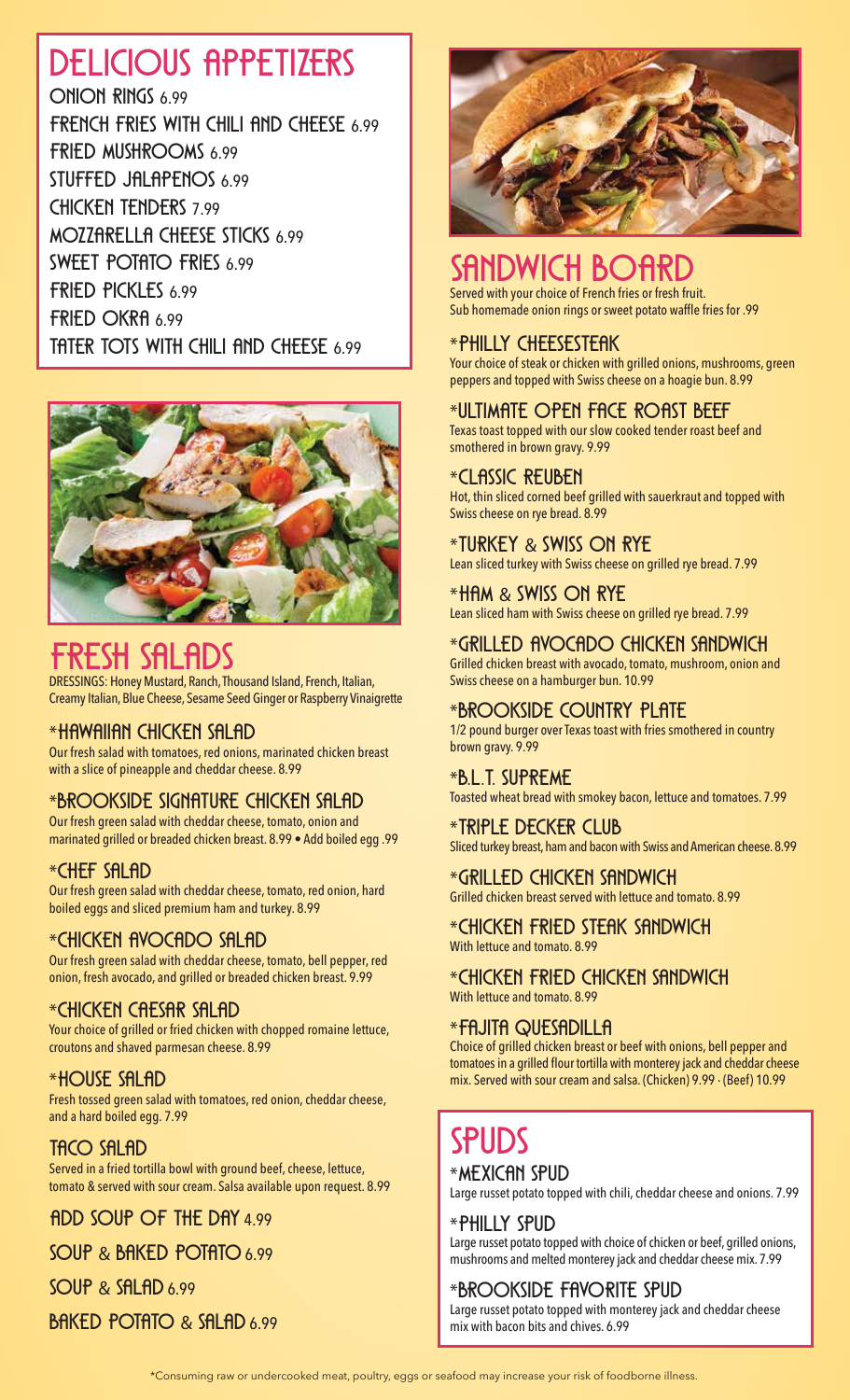

## DURMET BURGERS

Our juicy burgers are prepared medium to well done and come with fries. Sub onion rings or sweet potato fries for an additional .99 Make it a double for 1.99

#### \*Old Fashioned Burger

Our original burger with lettuce, tomato, onion and pickle. 7.99 · Add cheese 1.00

\*World Class Bacon Cheeseburger Our original burger with American cheese, three crispy strips of smoked bacon, lettuce, tomato, onion and pickle. 9.99

#### \*Famous Patty Melt

Burger patty on grilled rye bread with Swiss cheese and grilled onions. 9.99

\*Famous Signature Cheeseburger Our original burger topped with American cheese, strips of smoked bacon, grilled onions and a fried egg. 9.99

\*Open Face Chili Cheeseburger Our juicy burger smothered with delicious chili and topped with cheddar cheese and onions. 10.99

 $^*$ all American Mushroom Burger Our original burger topped with Swiss cheese and sautéed mushrooms. 9.99

\*Bacon Avocado Cheeseburger Topped with crisp bacon, fresh avocado slices, American cheese, lettuce, tomato, onion and pickle. 10.99

\*Country Burger Our original burger with pickles, onions, tomatoes, topped with BBQ sauce. 9.99



# SPAGHETTI & MORE

## \*Spaghetti & Meatballs

Homestyle meatballs on a bed of spaghetti smothered in our house sauce with parmesan cheese and served with garlic toast. 9.99

## \*4 Way Spaghetti

Homestyle chili, beans and cheddar cheese served on a bed of spaghetti and served with garlic toast. 8.99

## \*Bowl Of Chili

Served with cheese and onions. Cup 4.99 • Bowl 6.99

## \*Chicken Parmesan

Juicy breaded chicken breast over a bed of spaghetti topped with house sauce and parmesan cheese. Served with garlic toast. 9.99

## \*Stir Fry

Beef or chicken strips with fresh vegetables served over a bed of rice and topped with gourmet sauce. Served with garlic toast. Chicken 9.99 • Beef 10.99

## \*SUPER NACHO

Choose beef or chicken with chili, cheese, tomato and onion. 9.99

# Great Dinner Plates

All dinner plates served with two sides and a homemade dinner roll.



\*Chicken Fried Steak Breaded and fried golden brown. 9.99

\*Chicken Fried Chicken Breaded and fried golden brown. 9.99

VEGETABLE PLATE Your choice of four sides. 7.99

\*Liver & Onions Grilled beef liver smothered in onions 9.99

\*Southwestern Chicken Breast Chicken breast topped with grilled onions, mushrooms swiss cheese and a bed of rice. 9.99

\*Roast Beef Dinner Tender and juicy sliced roast beef. 10.99

\*Pork Chops Two 4oz. pork chops grilled or deep fried. 9.99

\*Jumbo Shrimp Breaded and fried jumbo shrimp cooked to golden perfection and served with choice of cocktail or tartar sauce. 12.99

\*Grilled Chicken Breast A grilled and juicy chicken breast cooked to perfection. 9.99

\*Chicken Tender Dinner 3 tenders breaded and fried to golden perfection. 9.99

 $*$ CHI+ISH A delicious catfish fillet prepared either breaded and fried or grilled. Served with three hush puppies 9.99

\*Hamburger Steak Dinner Half pound hamburger steak smothered in sautéed onions and mushrooms with brown gravy. 9.99

CATFISH & SHRIMP One hand-breaded 7oz. catfish fillet, grilled or deep fried to order with three delicious jumbo fried shrimp and three hush puppies. 12.99

\*Surf & Turf 8oz. sirloin steak grilled to order with three delicious jumbo fried shrimp. 15.99

## **JUICY STEAKS**

All steaks are served with baked potato, choice of one side and hot roll.

\*Ribeye 12 oz. 15.99

\*Top Sirloin 8 oz. 11.99

**Add \*Shrimp (3 pc.)** 4.99 • **Add Side Salad** 2.99